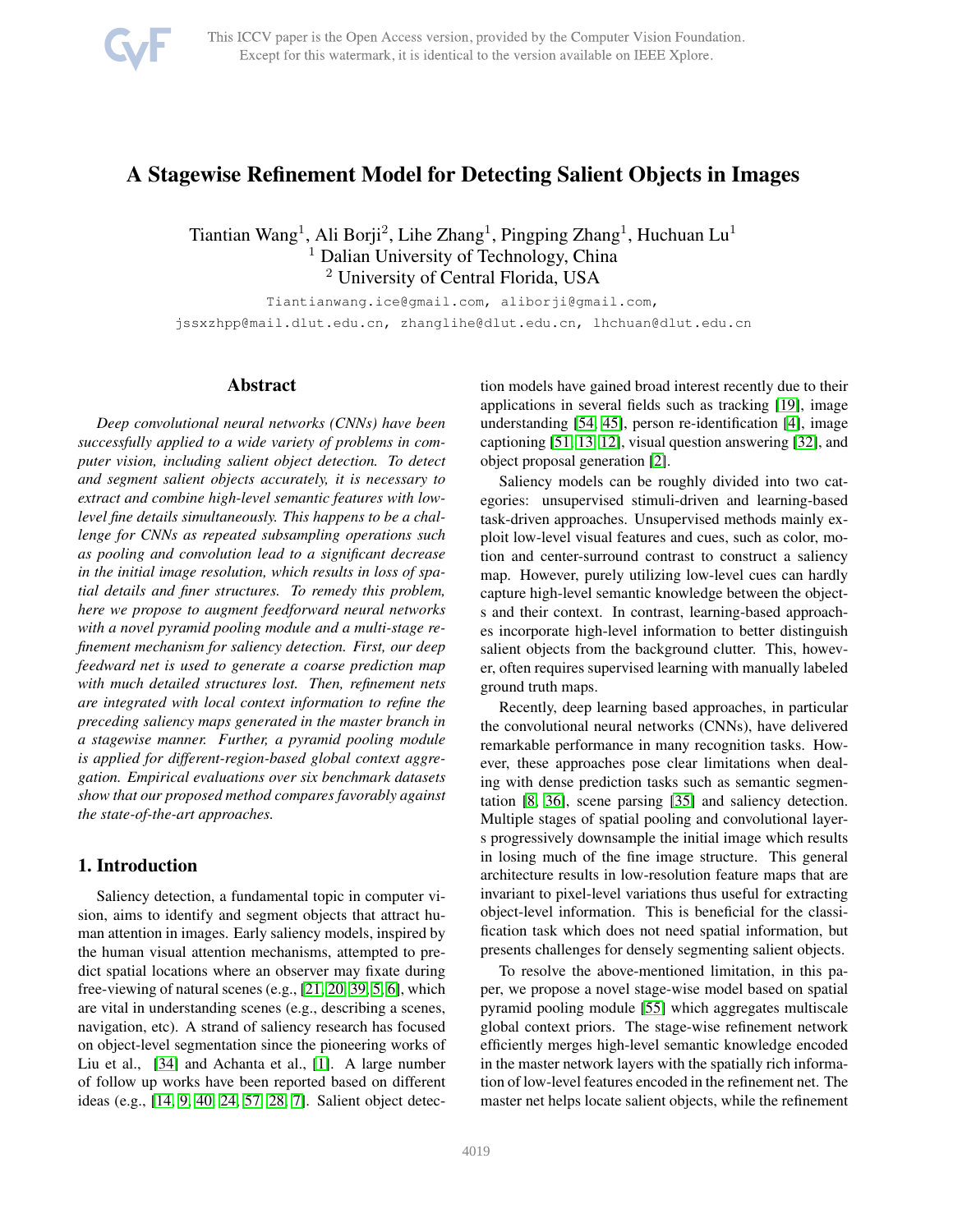

<span id="page-1-0"></span>Figure 1. The pipeline of our proposed saliency detection algorithm. Each green box is considered as a residue block. Given an input image (c), an intermediate saliency map (d) is generated in stage 1 with the size 1/32 of the original resolution. Here, we upsample the map to the original size. More refinement nets in stage  $t$  ( $t \geq 2$ ) are gradually connected to refine the saliency map generated at the preceding stage. It is noted that a pyramid pooling module (PPM) is attached to C4\_x' of stage 2 for different sub-region representation.

net with a spatial pyramid module helps gradually generate finer details and embed global context information.

Fig. [1](#page-1-0) illustrates the pipeline of our model. In the first stage, our approach generates a mask encoding in a feedforward manner, which is simply a semantically meaningful saliency map (Fig. [1.](#page-1-0)d). Then, in the next stages, refinement nets are utilized to successively refine the preceding saliency maps stage by stage (Fig. [1.](#page-1-0)e). As will be shown in the Experiments section, the proposed method performs better compared to the other state of the art deep learning based approaches.

In summary, we offer the following contributions in this work:

- We propose a novel stage-wise refinement network where the refinement nets help renovate sharp and detailed boundaries in coarse saliency maps for highresolution salient object segmentation.
- A pyramid pooling module is adopted to exploit global context information, where different spatial statistics provide varying-scale feature representations.
- Compared with previous works based on CNNs, the proposed method demonstrates consistent performance improvements on ECSSD, THUR15K, DUT-OMRON, HKU-IS and DUTS test benchmark datasets.

# 2. Related Work

### 2.1. Saliency Detection

Early saliency models mainly concentrated on the lowlevel features dating back to the feature integration theory [\[44\]](#page-9-5). These models integrate different kinds of visual features for modeling focused attention of humans. The most

global contrast over the entire image. widely used feature is contrast, which is based on the fundamental hypothesis that salient objects are usually in high contrast with the background. Itti *et al.* [\[21\]](#page-8-0) propose to measure center-surround contrast using color, intensity and orientation features over different scales. Cheng *et al.* [\[10\]](#page-8-21) propose a region contrast based algorithm that simultaneously considers spatial coherence across nearby regions and the

In addition, background prior has been utilized to compute saliency based on the observation that image boundary regions usually tend to belong to the background. In [\[30\]](#page-8-22), dense and sparse reconstruction errors based on background prior are utilized for saliency detection. Wei *et al.* [\[50\]](#page-9-6) focus on the saliency detection from two background priors including boundary and connectivity. In [\[16,](#page-8-23) [15,](#page-8-24) [53,](#page-9-7) [23,](#page-8-25) [27,](#page-8-26) [38\]](#page-8-27), saliency is measured by label propagation where initial labeling is propagated from the labeled elements to the unlabeled ones based on their pairwise affinities.

The low-level saliency cues are often effective in simple scenarios but they are not always robust in some challenging cases. Therefore, it is necessary to consider high-level image information and context for saliency prediction.

#### 2.2. Deep Networks for Saliency Detection

Recently, deep convolutional neural networks (CNNs) have achieved near human-level performance in some computer vision tasks [\[18\]](#page-8-28). Instead of constructing hand-craft features, deep networks extract high-level semantic features in various scales.

CNNs have also achieved state-of-the-art performance when applied to saliency detection. For instance, in [\[46\]](#page-9-8), Wang *et al.* train a DNN-L and a DNN-G network by using local patch features and global candidate features to measure saliency. In [\[28\]](#page-8-10), multiscale features are extracted first and then a fully connected regressor network is trained to infer the saliency score of each image segment. In [\[56\]](#page-9-9),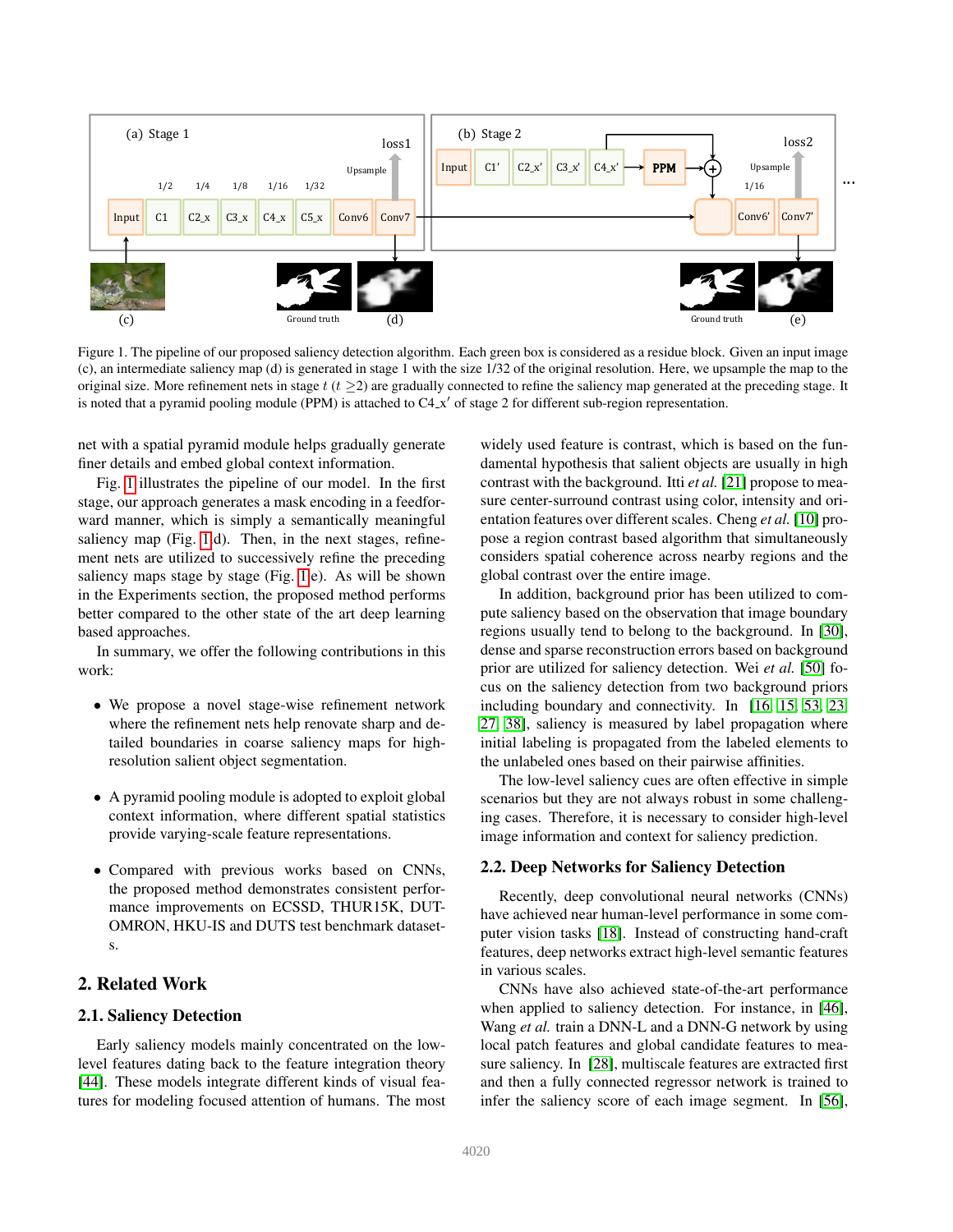superpixels in local and global contexts are considered for saliency detection in a unified deep learning framework. These methods measure saliency at the patch level where CNNs are run thousands of times to obtain the saliency score of every patch, which is computationally very expensive. Further, all pixels of the same patch share the same saliency score, which is not always the case. To address the above-mentioned issues, fully convolutional networks (FCN) haven been trained end-to-end for densely segmenting salient objects. In [\[29\]](#page-8-29), Li *et al.* integrate multiple saliency maps across multiscale convolutional layers. Kuen *et al.* [\[25\]](#page-8-30) utilize a convolutional-deconvolutional network to generate a coarse map and then refine it with a recurrent attentional network. The goal is iteratively refine saliency predictions on arbitrary-size image sub-regions. In [\[48\]](#page-9-10), Wang *et al.* infuse prior knowledge into a recurrent fully convolutional network for accurate saliency inference.

Perhaps, the most similar work to ours is by Liu *et al.* [\[33\]](#page-8-31). In spite of having a similar spirit, our proposed approach is significantly different in three aspects. Firstly, a fully connected layer after the conv5 3 layer in [\[33\]](#page-8-31) results in losing spatial information of salient objects. In our work, we utilize fully convolutional networks to overcome this problem. Secondly, a stage-wise hierarchical refinement network is utilized to progressively refine the intermediate saliency maps where multiscale nets are optimized to obtain their individual best result. Liu *et al.* refine the preceding maps in one network with low-level features which makes it difficult to learn optimal multiscale information in one network. Besides, we also utilize a pyramid pooling module to gather global context information. Thirdly, each intermediate saliency mask will be upsampled to the size of groundtruth map for computing losses, but in [\[33\]](#page-8-31) the groundtruth mask is downsampled to meet the needs, which causes spatial information loss.

#### 3. The Proposed Method

We propose a new framework that provides a stage-wise refinement mechanism over which finer structures are gradually renovated by multiple refinement nets. Our framework is trained end-to-end. Figure [1](#page-1-0) shows the simplified illustration of the proposed approach.

We begin by describing the generation of the initial coarse saliency map in Section 3.1, followed by a detailed description of our multi-stage refinement strategies equipped with pyramid pooling module in Section 3.2.

### 3.1. Feedforward Network for Coarse Prediction

Standard feedforward CNNs [\[42,](#page-9-11) [18\]](#page-8-28) used for image classification employ a cascade of convolutional and pooling layers followed by fully connected layers. They take an image of fixed spatial size as input and produce a probability vector indicating the category label of the input image. Convolutional and pooling layers control the model capability and increase receptive field size, thereby resulting in a coarse, highly-semantic feature representation. Both the input and the output of convolutional layers are threedimensional feature maps (a.k.a tensors), where output feature map is obtained by sliding different convolutional kernels on the input feature map as

$$
\mathcal{F}_s(X, \{W, b\}) = W *_{s} X + b,\tag{1}
$$

where  $X$  is the input map.  $W$  and b denote kernel and bias parameters, respectively.  $*_s$  represents convolutional operation with stride s. As a result, the resolution of the output feature map  $\mathcal{F}_s(X; \{W, b\})$  is downsampled by factor s.

We choose the recently proposed Residual Net (ResNet-50) [\[18\]](#page-8-28) as our baseline network due to its superior performance in classification and modify it to meet our requirements. Compared to VGG16 [\[42\]](#page-9-11), the training process based on ResNet-50 can converge faster thanks to skip connections and batch normalization layers. In the subsequent stages described in Section 3.2, we also adopt ResNet-50 as our fundamental building block for saliency detection. The baseline network takes an entire image as input, and outputs a saliency map of equal resolution. ResNet-50 consists of 49 convolutional layers with five convolutional blocks, followed by an average pooling layer and one fully connected layer. To adopt it for our dense image prediction task, we utilize the first five convolutional blocks (the fifth block denoted as C5 x; same convention is followed to denote other blocks) and the final feature maps which have 1/32 of the input image resolution. Then, one  $3 \times 3$  convolutional layer with 256 channels (Conv6) and one  $3 \times 3$  convolutional layer (Conv7) with 2 channels (one foreground mask plus one for background) are added to compute saliency confidence for every pixel. Finally, to generate a pixelwise prediction map with the same size as the input image, we directly upsample the low-resolution feature map via bilinear interpolation,

$$
P = \mathcal{B}(\mathcal{F}_s(I;W); \theta),\tag{2}
$$

where  $I$  is the input image and  $P$  is the output prediction of the whole network.  $\mathcal{F}_s(\cdot)$  denotes the output feature map generated by the convolutional layers with a total stride of s. Bias term b is omitted here.  $\mathcal{B}(\cdot)$  denotes the interpolation layer with the parameter  $\theta$ .

As shown in Figure [1,](#page-1-0) the feedforward network can roughly localize the birds and the nest but the result has low resolution. However, it has difficulty in generating pixelaccurate segmentations for some image regions such as bird beaks or wings.

#### 3.2. Refinement Networks for Finer Prediction

To mitigate the above limitations, we introduce a multistage refinement process that attempts to recover lost local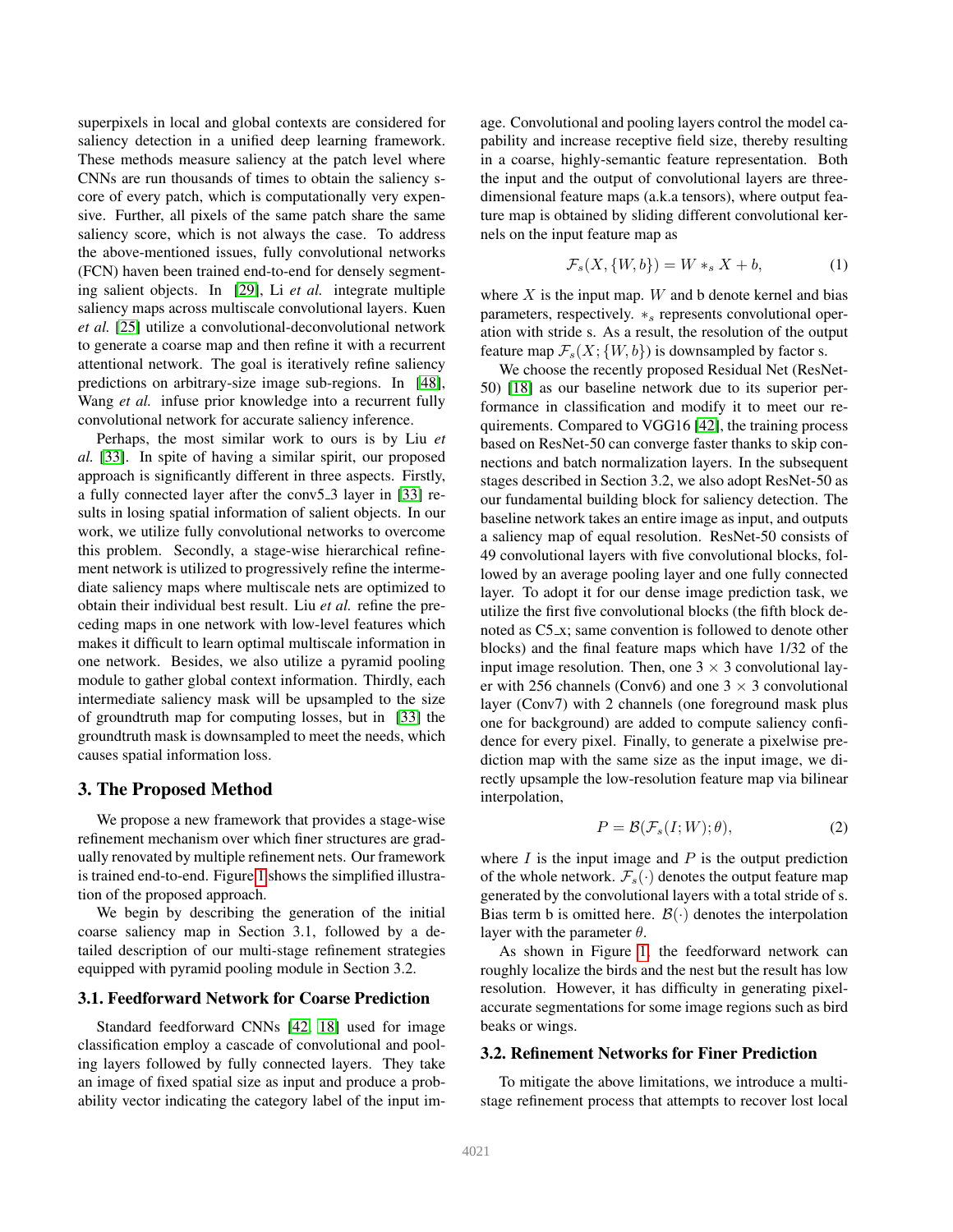

<span id="page-3-0"></span>Figure 2. The detailed structure of the refinement model  $\mathbb{R}^1$  (gray dotted box).

with the features fed in the current stage. More specifically, context information by combining preceding saliency maps pyramid pooling layers are plugged in to incorporate global context information.

#### 3.2.1 Stage-wise Refinement

The first stage saliency map  $S<sup>1</sup>$  generated by the feedforward network is coarse compared to the original resolution ground truth. Thus, in the second stage, we adopt a refinement net used for the subsequent refinement as shown in Figure [1b](#page-1-0).

We use a network structure composed of the first four convolutional blocks of ResNet-50 (denoted as C1', C2\_x', C3<sub>-X</sub>' and C4<sub>-X</sub>') with different parameters than those used in stage 1. This allows a more flexible account for different structures and helps learn stage-specific refinements.  $S<sup>1</sup>$ serves as the input to the subsequent incorporation module  $\mathbb{R}^1$  and is refined to progressively increase the resolution. Similarly, in a subsequent stage  $t$   $(t \in \{2, ..., T\})$ , each incorporation module  $\mathbf{R}^{t-1}$  aggregates information from the preceding coarse map encoding  $S^{t-1}$  and outputs feature  $F^t$ of the refinement net in stage t. Each module  $\mathbf{R}^{t-1}$  takes as input a mask encoding  $S^{t-1}$  generated in the master pass, along with matching features  $F<sup>t</sup>$  generated in the refinement pass. It learns to merge information in order to generate a new prediction encoding  $S^t$ ,

$$
\mathbf{S}^t = \mathbf{R}^{t-1} (\mathbf{S}^{t-1}, \mathbf{F}^t),\tag{3}
$$

where  $S^{t-1}$  and  $S^t$  denote the t-th stage input and output, respectively.

Structure Details. Figure [2](#page-3-0) shows a detailed illustration of the first refinement module  $\mathbb{R}^1$  adopted in stage 2 (i.e., concatenating a coarse saliency map  $S^1$  from the master pass with a feature map  $\mathbf{F}^2$  from a refinement pass) to generate a finer saliency map  $S^2$ . Since  $S^1$  (12×12 pixels) is coarser than  $\mathbf{F}^2$  (23×23), we first upsample  $\mathbf{S}^1$  to double its size. Then, we combine the upsampled saliency map with the feature maps  $\mathbf{F}^2$  to generate  $\mathbf{S}^2$ . We append two extra convolutional layers behind the fourth convolutional block  $(C4.x')$  to reduce the dimension. The first extra layer has  $3 \times 3$  kernels and 256 channels while the second extra



<span id="page-3-2"></span>Figure 3. The structure of the pyramid pooling module. From the first row to the last one:  $1 \times 1$ ,  $2 \times 2$ ,  $3 \times 3$  and  $6 \times 6$  feature bins, which are achieved by employing variable-size pooling kernels with different strides on the output feature map (e.g.  $C4.x'$ ).

layer (output feature map) has  $3 \times 3$  kernels and 64 channels.

#### 3.2.2 Pyramid Pooling Module

The aforementioned stage-wise refinement mechanism can progressively encode local context information for finer saliency prediction. To further distinguish salient objects from the background, we employ a pyramid pooling module (PPM) for gathering global context information.

PPM was first adopted for deep visual recognition by [\[17\]](#page-8-32) to get rid of the fixed-size input constraint to generate a fixed-length representation. This was accomplished by concatenating three-scale pyramid pooling features. The drawback is losing context structures which are crucial for pixel-level prediction. As a remedy, [\[55\]](#page-9-4) utilized spatial pyramid pooling layers in which hierarchical features are generated by average pooling and aggregated for differentscale global feature representation.

In this paper, we apply PPM to every refinement stage  $(t > 1)$  by attaching it to each refinement net. As shown in Figure [1,](#page-1-0) in the 2-stage refinement network,  $C4-x'$  feature map is passed to the pyramid pooling module. Then, the pyramid module is concatenated with the output feature map of C4\_x'. We show the visual comparison in Figure [4](#page-3-1) of 3-stage refinement network with or without PPM. It can be seen that the saliency maps generated from the proposed method with PPM can preserve salient object boundaries and suppress background noise.



Figure 4. Comparison of 3-stage prediction with and without PPM.

<span id="page-3-1"></span>Architecture Details. The details of the pyramid pool-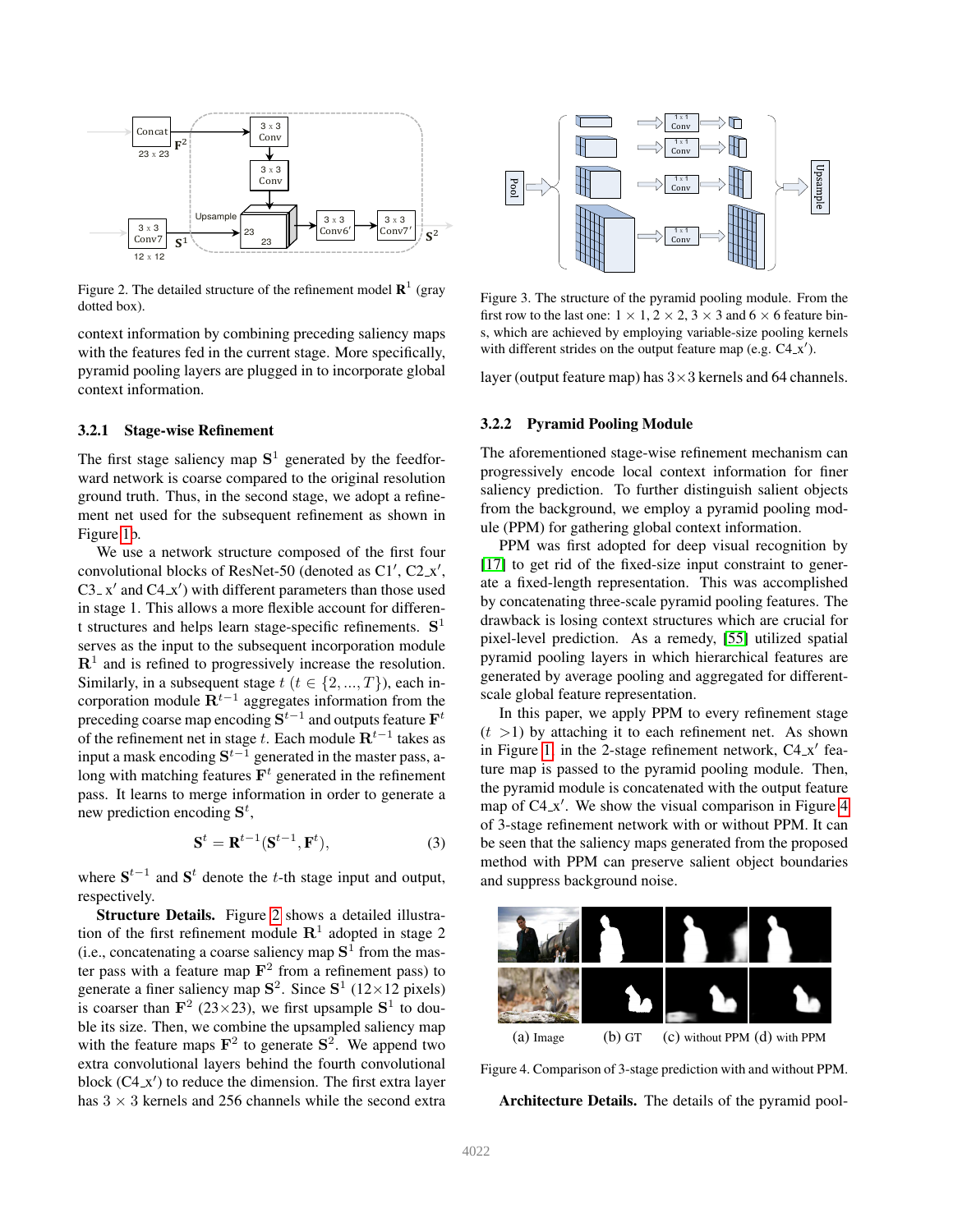ing module is illustrated in Figure [3.](#page-3-2) PPM is composed of four-scale feature bins, including  $1 \times 1$ ,  $2 \times 2$ ,  $3 \times 3$  and  $6 \times 6$ , respectively. The variable-size feature maps contain global information at different scales. The  $1 \times 1$  bin is the coarsest representation, which is generated by global pooling. The larger bins with pooled representations over different sub-locations contain richer global context information. Also, a  $1 \times 1$  convolutional layer with 512 channels is connected to every pyramid level to reduce the dimension of the corresponding context representation for maintaining the weight of global features. Then an upsample layer is constructed aiming to obtain the same size feature map as the output of C4\_x' via bilinear interpolation instead of deconvolution for the limitation of memory. Finally, the fourscale features are concatenated as the final pyramid pooling aggregation features.

#### 3.2.3 Training and Inference.

We use standard stochastic gradient descent algorithm (S-GD) to train all  $T$  stages of the network end to end. To share features across all subsequent stages, we share the weights of corresponding convolutional layers across stages  $t \geq 2$ . Each stage of the framework is trained to repeatedly produce a saliency map based on the preceding one with more finer details recovered and added. We encourage the network to repeatedly arrive at such a representation by applying an auxiliary loss function at the output of each stage  $t$  $(t < T)$ . Both master and auxiliary losses help optimize the learning process together. Specifically, we first upsample the map generated at every stage to the size of ground truth saliency mask (achieved in the master branch behind every stage). Then, the pixel-wise cross entropy loss between  $S<sup>t</sup>$ and the ground truth saliency mask  $G$  is computed as:

$$
L(\Psi) = -\sum_{i,j} \sum_{lg \in \{0,1\}} \mathbf{1}(\mathbf{S}_{i,j}^t = lg) \log \Pr(l_{i,j} = lg | \Psi)
$$
\n(4)

where  $1(\cdot)$  is the indicator function. The notation  $l_g \in$  $\{0, 1\}$  indicates the foreground or background label of the pixel at location  $(i, j)$  and Pr $(l_{i,j} = lg | \Psi)$  represents its corresponding probability of being salient or not.  $\Psi$  denotes the parameters of all network layers.

Our final loss function combining master and auxiliary losses can be written as:

$$
L_{final}(\Psi) = L_{mas}(\Psi) + \sum_{t=1}^{T-1} \lambda_t L_{aux}(\Psi), \qquad (5)
$$

where we set  $\lambda_t = 1$  to balance all the losses.

The auxiliary loss branches are only used during the training process. They are abandoned in final pixel-wise prediction. We just feed the fixed-size input image to the network to generate a final saliency map without using any pre- or post-processing.

Implementation Details. The proposed refinement network is based on the public platform Caffe [\[22\]](#page-8-33). We use the 'fixed' learning rate policy and set the base learning rate to 10−<sup>10</sup> with a decay of 0.005. Our model is initialized by the ResNet-50 weights [\[41\]](#page-8-34) and finetuned on the DUT-S [\[47\]](#page-9-12) training dataset. We test our model on the DUTS test dataset and other five datasets. All input images are resized to 353  $\times$  353 pixels for training and testing. The source code will be released<sup>[1](#page-4-0)</sup>.

#### 4. Experiments and Results

#### 4.1. Experimental Setup

Datasets. To evaluate the effectiveness of the proposed method, we carry out comprehensive experiments on 5 popular benchmark datasets: ECSSD [\[52\]](#page-9-13), THUR15K [\[11\]](#page-8-35), DUT-OMRON [\[53\]](#page-9-7), SED [\[3\]](#page-8-36), HKU-IS [\[28\]](#page-8-10), and DUT-S [\[47\]](#page-9-12). ECSSD dataset contains 1,000 complex images with objects of different sizes. THUR15K has 6,232 images from five categories including 'butterfly', 'coffee mug', 'dog jump', 'giraffe' and 'plane'. DUT-OMRON is a challenging dataset with high content variety. It includes 5,168 images with relatively complex backgrounds. SED contains two subsets: SED1 has 100 images each with only one salient object and SED2 has 100 images each with two salient objects. HKU-IS has 4,447 images which contain multiple salient objects with low color contrast or overlapping with the image boundary. DUTS is currently the largest saliency detection benchmark containing 10,553 training images and 5,019 test images. All six datasets are human-labeled with pixel-wise ground-truth for quantitative evaluations.

Evaluation Metrics. We first adopt the Precision-Recall (PR) curve to evaluate the performance of our method as it is the most widely-used evaluation metric in the saliency detection literature. All saliency maps are binarized at every integer threshold in the range of [0, 255]. Compared with the binary ground-truth mask, pairs of precision and recall values are computed to plot the PR curve.

In addition, we also compute the average precision, recall, and F-measure values, where every saliency map is binarized with an adaptive threshold proposed by [\[1\]](#page-7-0). The threshold is determined to be twice the mean saliency value of the saliency map. The F-measure is an overall performance measurement calculated as,

$$
F_{\beta} = \frac{(1+\beta^2) \cdot Precision \cdot Recall}{\beta^2 \cdot Precision + Recall}.
$$
 (6)

Here, as in [\[1\]](#page-7-0), we set  $\beta^2$  to 0.3 to emphasize the precision over recall.

<span id="page-4-0"></span><sup>1</sup>http://ice.dlut.edu.cn/lu/publications.html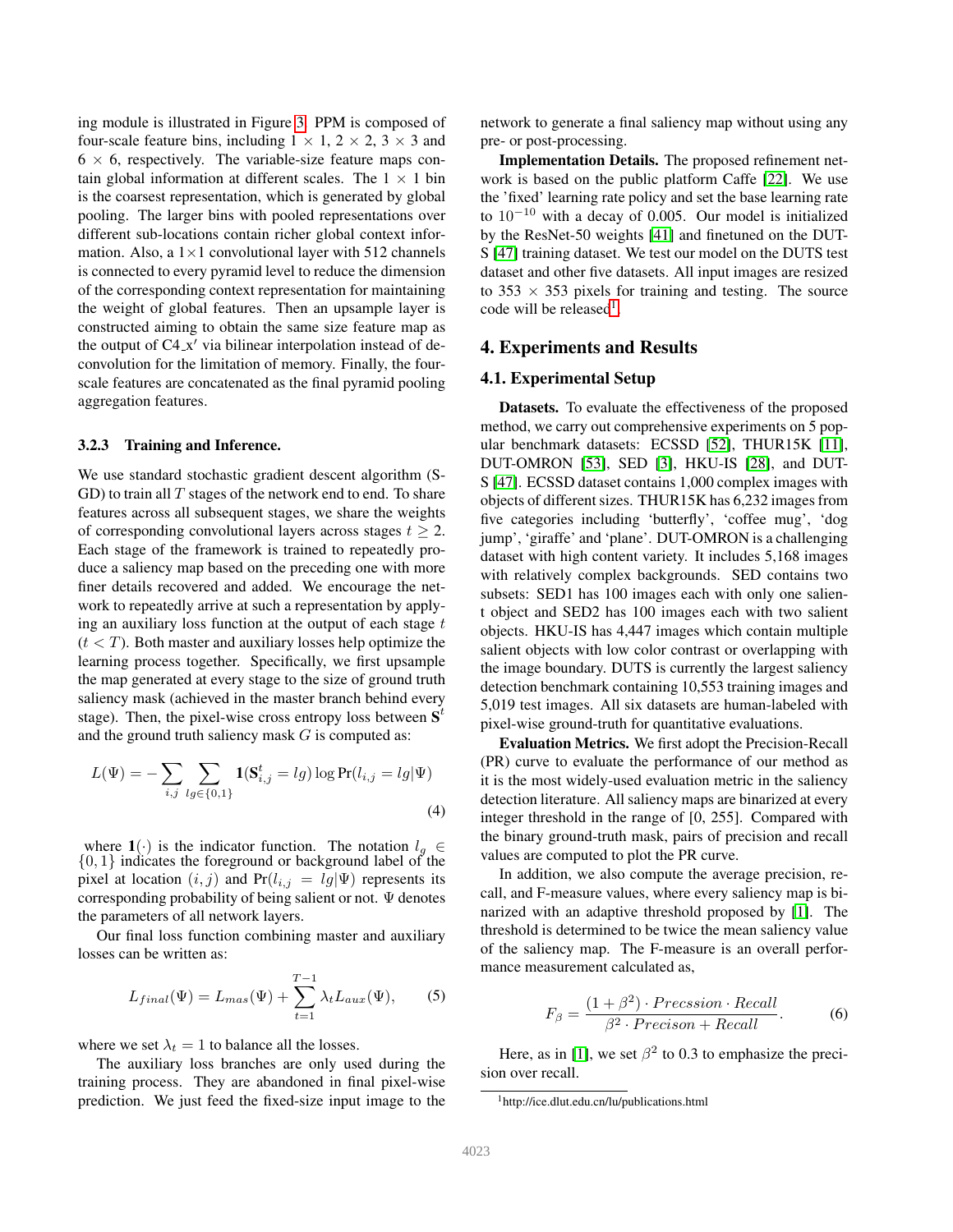<span id="page-5-1"></span>Table 1. Quantitative comparison of F-measure and MAE scores. The best two scores are shown in red and blue colors, respectively.

| $*$              | <b>ECSSD [52]</b> |       | <b>DUT-OMRON</b> [53]    |       | <b>THUR15K [11]</b> |            | <b>SED</b> [3] |            | <b>HKU-IS [28]</b> |            | <b>DUTS [47]</b> |            |
|------------------|-------------------|-------|--------------------------|-------|---------------------|------------|----------------|------------|--------------------|------------|------------------|------------|
|                  | F-measure         | MAE   | F-measure                | MAE   | F-measure           | <b>MAE</b> | F-measure      | <b>MAE</b> | F-measure          | <b>MAE</b> | F-measure        | <b>MAE</b> |
| Ours             | 0.892             | 0.056 | 0.707                    | 0.069 | 0.708               | 0.077      | 0.851          | 0.083      | 0.874              | 0.046      | 0.757            | 0.059      |
| <b>RFCN</b> [48] | 0.834             | 0.109 | 0.627                    | 0.111 | 0.695               | 0.100      | 0.808          | 0.115      | 0.835              | 0.089      | 0.712            | 0.090      |
| <b>KSR [49]</b>  | 0.782             | 0.135 | 0.591                    | 0.131 | 0.604               | 0.123      | 0.745          | 0.144      | 0.747              | 0.120      | 0.602            | 0.121      |
| ELD [26]         | 0.810             | 0.082 | 0.611                    | 0.092 | 0.634               | 0.098      | 0.815          | 0.085      | 0.769              | 0.074      | 0.628            | 0.093      |
| DS [31]          | 0.821             | 0.124 | 0.603                    | 0.120 | 0.626               | 0.116      | 0.799          | 0.108      | 0.785              | 0.078      | 0.632            | 0.091      |
| <b>DHS</b> [33]  | 0.871             | 0.063 | $\overline{\phantom{a}}$ |       | 0.673               | 0.082      | 0.855          | 0.068      | 0.852              | 0.054      | 0.724            | 0.067      |
| <b>MCDL</b> [56] | 0.796             | 0.102 | 0.625                    | 0.089 | 0.620               | 0.103      | 0.817          | 0.097      | 0.757              | 0.092      | 0.594            | 0.105      |
| <b>MDF</b> [28]  | 0.805             | 0.108 | 0.644                    | 0.092 | 0.636               | 0.109      | 0.821          | 0.100      |                    |            | 0.673            | 0.100      |
| <b>LEGS</b> [46] | 0.785             | 0.119 | 0.592                    | 0.133 | 0.607               | 0.125      | 0.795          | 0.113      | 0.732              | 0.119      | 0.585            | 0.138      |
| <b>DCL</b> [29]  | 0.827             | 0.151 | 0.684                    | 0.157 | 0.676               | 0.161      | 0.825          | 0.154      | 0.853              | 0.136      | 0.714            | 0.149      |
| BL [43]          | 0.684             | 0.217 | 0.499                    | 0.239 | 0.532               | 0.219      | 0.746          | 0.185      | 0.660              | 0.207      | 0.490            | 0.238      |
| <b>DRFI</b> [24] | 0.733             | 0.166 | 0.550                    | 0.138 | 0.576               | 0.150      | 0.770          | 0.142      | 0.722              | 0.145      | 0.541            | 0.175      |

<span id="page-5-2"></span>Table 2. Ablation analysis using F-measure and MAE scores. 'ppm' stands for pyramid pooling module. 't'-stage denotes that there are t refinement stages in total.

| $*$                           | <b>ECSSD</b> |            | DUT-OMRON |       | THUR15K   |       | <b>SED</b> |            | <b>HKU-IS</b> |       | <b>DUTS</b> |            |
|-------------------------------|--------------|------------|-----------|-------|-----------|-------|------------|------------|---------------|-------|-------------|------------|
|                               | F-measure    | <b>MAE</b> | F-measure | MAE   | F-measure | MAE   | F-measure  | <b>MAE</b> | F-measure     | MAE   | F-measure   | <b>MAE</b> |
| 1-stage (baseline)            | 0.843        | 0.073      | 0.651     | 0.079 | 0.657     | 0.089 | 0.799      | 0.097      | 0.816         | 0.065 | 0.682       | 0.072      |
| 2-stage                       | 0.867        | 0.059      | 0.664     | 0.082 | 0.669     | 0.092 | 0.847      | 0.076      | 0.842         | 0.051 | 0.706       | 0.068      |
| $2$ -stage+ppm                | 0.878        | 0.060      | 0.688     | 0.073 | 0.691     | 0.080 | 0.845      | 0.083      | 0.856         | 0.049 | 0.734       | 0.063      |
| 3-stage                       | 0.879        | 0.055      | 0.687     | 0.071 | 0.689     | 0.082 | 0.842      | 0.079      | 0.858         | 0.045 | 0.735       | 0.059      |
| 3-stage+ppm                   | 0.892        | 0.056      | 0.707     | 0.069 | 0.708     | 0.077 | 0.851      | 0.083      | 0.874         | 0.046 | 0.757       | 0.059      |
| 4-stage                       | 0.885        | 0.054      | 0.690     | 0.074 | 0.699     | 0.078 | 0.855      | 0.076      | 0.869         | 0.045 | 0.740       | 0.061      |
| 4-stage+ppm                   | 0.882        | 0.056      | 0.693     | 0.070 | 0.693     | 0.082 | 0.852      | 0.080      | 0.864         | 0.045 | 0.742       | 0.057      |
| ResNet-50 based FCN structure |              |            |           |       |           |       |            |            |               |       |             |            |
|                               | 0.864        | 0.070      | 0.659     | 0.081 | 0.674     | 0.085 | 0.855      | 0.078      | 0.845         | 0.059 | 0.689       | 0.078      |

Complementary to the PR curve, we also report the Mean Absolute Error (MAE) which is calculated as the average pixelwise absolute difference between the binary groundtruth G and the saliency map S adopted by [\[37\]](#page-8-39),

$$
MAE = \frac{1}{W \times H} \sum_{x=1}^{W} \sum_{y=1}^{H} |S(x, y) - G(x, y)|, \quad (7)
$$

where W and H are width and height of the saliency map S, respectively.

#### 4.2. Comparison with the State of the Art

We compare our method with eleven state-of-the-art deep learning-based and classic saliency detection methods, including DRFI [\[24\]](#page-8-9), BL [\[43\]](#page-9-15), LEGS [\[46\]](#page-9-8), MDF [\[28\]](#page-8-10), MCDL [\[56\]](#page-9-9), DS [\[31\]](#page-8-38), DHS [\[33\]](#page-8-31), ELD [\[26\]](#page-8-37), DCL [\[29\]](#page-8-29), K-SR [\[49\]](#page-9-14) and RFCN [\[48\]](#page-9-10). For a fair comparison, we utilize either the implementations with recommended param-eter settings or the saliency maps provided by the authors<sup>[2](#page-5-0)</sup>.

Quantitative Evaluation. PR curves, F-measure curves, and F-measure scores are given in Figures [5](#page-6-0) [6.](#page-6-1) In all cases (over all datasets and evaluation metrics), our proposed method is among the top contenders.

We also compare the proposed method with the stateof-the-art methods in terms of F-measure and MAE scores as shown in Table [1.](#page-5-1) Our method outperforms all existing salient object detection algorithms across all datasets except the SED dataset. Using F-measure scores, our 3-stage pyramid refinement model improves the second best algorithm by 1.9%, 2.4%, 2.5%, 3.4% and 4.6% over THUR15K, EC-SSD, HKU-IS, DUT-OMRON and DUTS datasets, respectively. Also, our model lowers the MAE scores by 6.1%, 11.1%, 11.9%, 14.8% and 22.5% on THUR15K, ECSSD, DUTS, HKU-IS and DUT-OMRON datasets, respectively. We provide more results on SED and ECSSD datasets in the supplementary material due to the limited space.

Table [3](#page-7-1) shows a comparison of running times. This evaluation was conducted on a machine with a i7-4790 CPU and a TITAN-X GPU. As it can be seen, our method is much faster than other methods. It achieves a speed of 14 FPS.

Qualitative Evaluation. Figure [7](#page-7-2) shows a visual comparison of results of our method with respect to others. It can be seen that our method is capable of uniformly highlighting the inner part of salient objects as well as suppressing the background clutter. Further, our saliency maps are much closer to the ground truth maps in various challenging scenarios.

#### 4.3. Ablation Analysis

In this section, we analyze the contribution of model components in the final accuracy.

<span id="page-5-0"></span><sup>2</sup>The results of DHS and MDF methods on the DUT-OMRON and HKU-IS datasets are not reported, because they are trained on these datasets.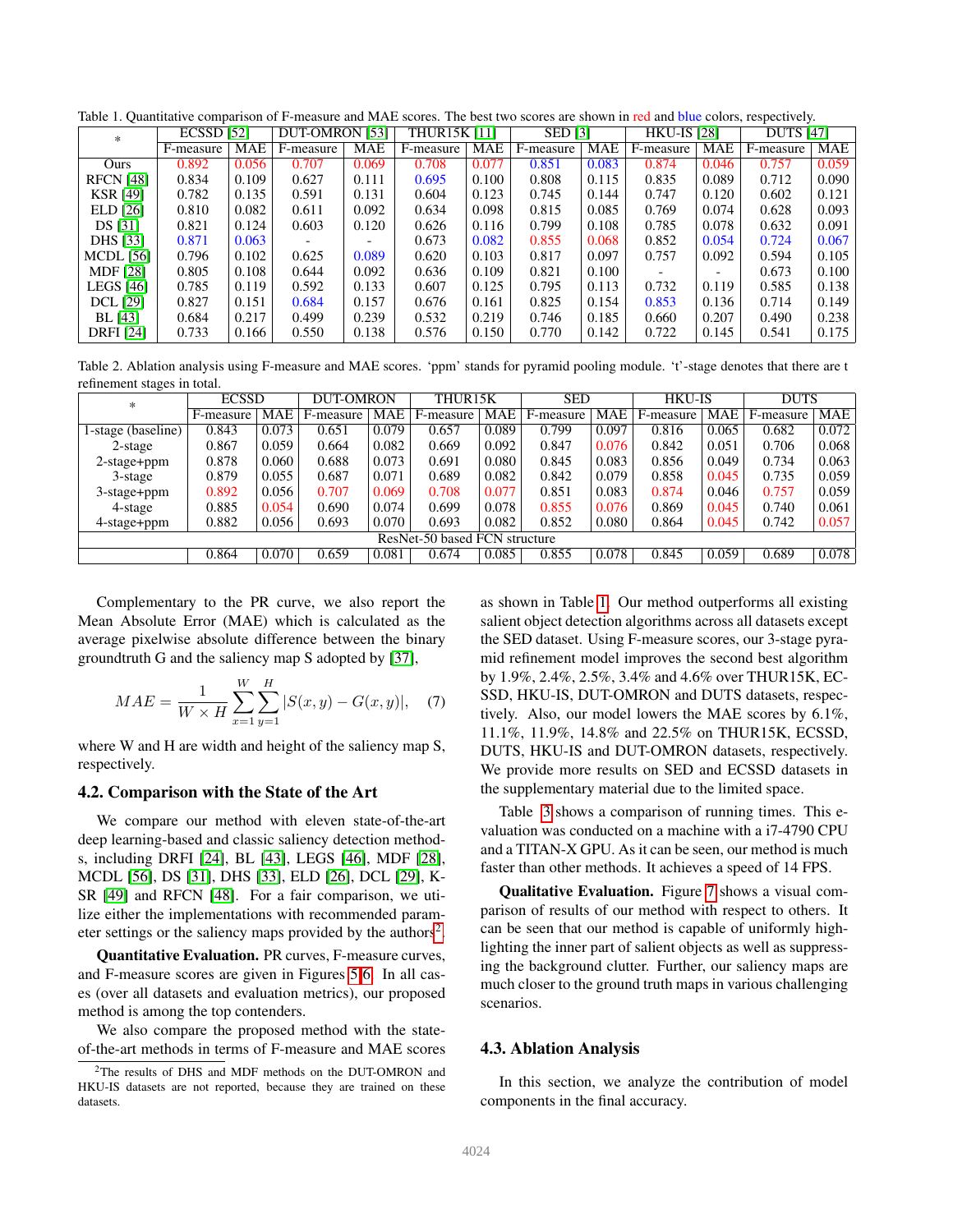

<span id="page-6-0"></span>

<span id="page-6-1"></span>Figure 6. The first row shows the F-measure curves. The second row shows the comparison of precision, recall, and F-measure scores across four datasets. The proposed method achieves the highest F-measure at every threshold on all datasets.

Performance across pyramid pooling modules and refinement stages. As described in Section 3, a stage-wise refinement mechanism plus a pyramid pooling module are utilized to refine the coarse saliency map from the preceding stage. Here, to analyze the relative contributions of different stages and the pyramid pooling module of the proposed methods, we perform a detailed comparison of their performance using F-measure and MAE scores. Results are reported in Table [2.](#page-5-2)

We find that performance increases by adding more stages. This is because predictors in subsequent stages make use of contextual information from the current auxiliary net on the previous maps to improve detailed structures. With the pyramid pooling module connected to the subsequent stages (not included in the stage 1), the performance also increases. This is because the pyramid pooling module can aggregate global context information which is important for distinguishing salient objects from the background in a global view. We conclude that more stages and pyramid pooling module are both of vital importance for achieving good performance. Compared to the 3-stage pyramid re-



<span id="page-6-2"></span>(a) Image (b)  $GT$  (b) 1-stage (c) 2-stage (d) 3-stage

Figure 8. Illustration of stage-wise saliency map generation.

finement model, the 4-stage one does not improve much on F-measure and MAE scores. So We set the total number of stages of the framework to T=3.

Figure [8](#page-6-2) shows the qualitative results. We find that the stage-wise refinement scheme progressively improves details of saliency maps. It detects multiple objects, highlights salient objects uniformly, and produces sharp boundaries.

Comparison of training schemes. Here, we explore d-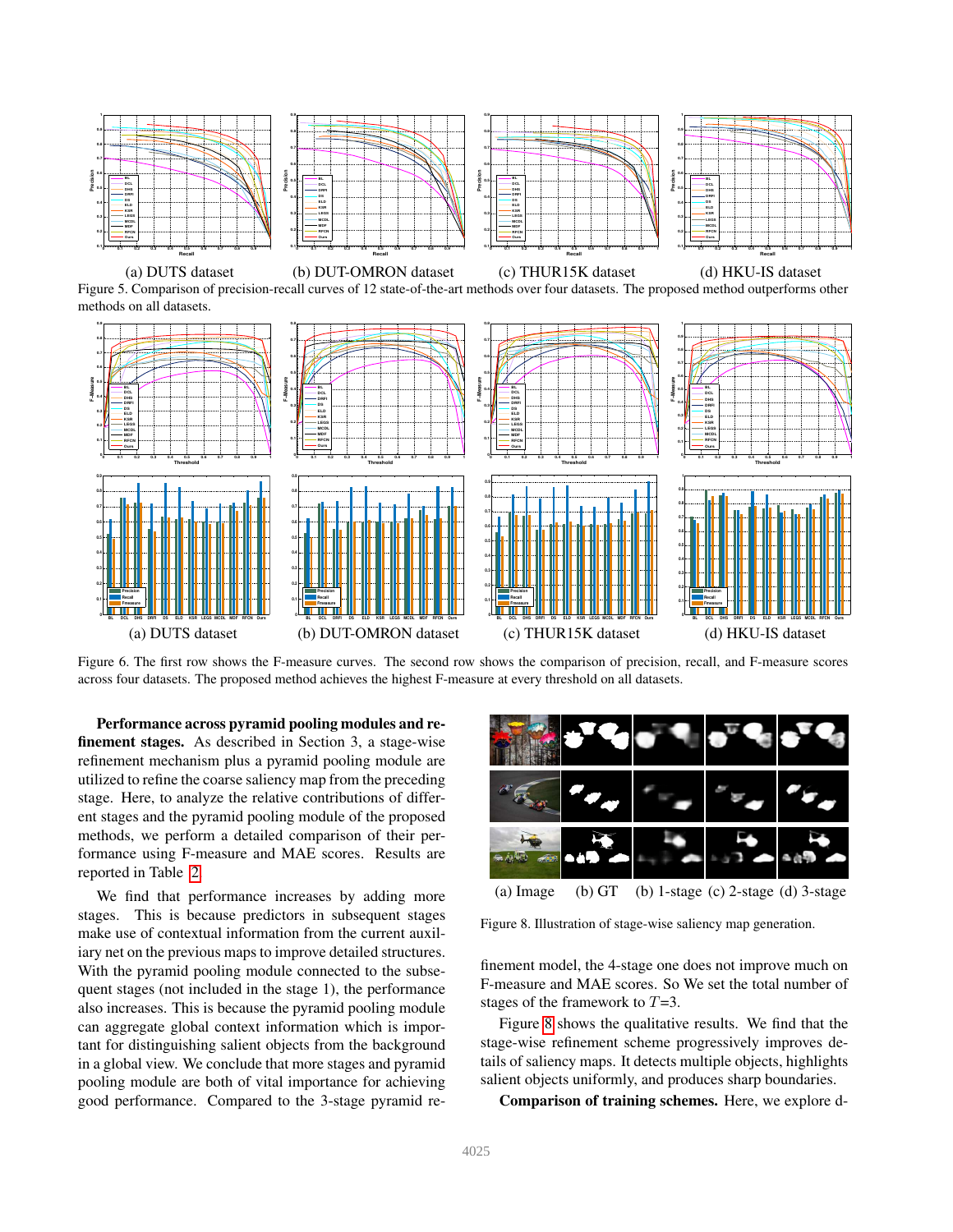

<span id="page-7-2"></span><span id="page-7-1"></span>Figure 7. Visual comparison of our results compared with state-of-the-art methods.

| Table 3.<br>P. Run time analysis of the compared methods. |             |    |      |      |       |      |            |            |             |             |     |             |
|-----------------------------------------------------------|-------------|----|------|------|-------|------|------------|------------|-------------|-------------|-----|-------------|
|                                                           | <b>Durs</b> | BL | DCL  | DHS  | DRFI  | DS   | <b>ELD</b> | <b>KSR</b> | <b>LEGS</b> | <b>MCDL</b> | MDF | <b>RFCN</b> |
| Time(s)                                                   | 0.07        |    | 0.41 | 0.04 | 46.21 | 0.12 | 0.57       | 50.90      | .54         |             |     | 72<br>4.12  |



<span id="page-7-3"></span>Figure 9. Performance comparison using F-measures with different variants of the proposed method on the DUT-OMRON (left) and DUTS (right) datasets.

ifferent variants of training over a 3-stage refinement network. We train the network in 3 ways: (i) training the entire framework with one master loss and two auxiliary losses, (ii) training as in (i) but without auxiliary losses, and (iii) training as in (i) but utilizing a stage-wise scheme where each stage is trained independently first, and then stacked to jointly train the whole network. In addition, the 1-stage training (iv) is also exhibited as the baseline for comparison.

Figure [9](#page-7-3) shows the F-measure scores over the DUT-OMRON and DUTS datasets. It can be seen that the case (i) outperforms all other training cases. This shows that auxiliary losses and additional stages are indeed crucial for gaining better performance. However, the stage-wise training performs worse than direct training. This might be because the training saturates when weights are initialized by the learned parameters of each stage.

Comparison with similar FCN structures. We also compare the proposed method with the ResNet-50 based FCN [\[36\]](#page-8-19). To explore the fine-grained local appearance of the input image, skip connections are employed to combine output feature maps of lower convolutional layers with final

convolutional layers for more accurate inference. We finetune this model on the same training set as in our method and test it on all six datasets. The results are shown in the last row of Table [2.](#page-5-2) It can be seen that our method outperforms the ResNet-50 based FCN structure.

# 5. Discussion and Conclusion

In this paper, we propose a novel stagewise end-to-end saliency detection method based on the multi-stage refinement mechanism and pyramid pooling layers. The multistage refinement mechanism is able to effectively combine high-level object-level semantics with low-level image features to produce high-resolution saliency maps. Pyramid pooling layers allow our network to take advantage of global contextual information.

Extensive quantitative and qualitative evaluations verify that the above contributions can significantly improve stateof-the-art saliency detection performance over five widely adopted datasets and two evaluation measures.

### 6. Acknowledge

L. Zhang and H. Lu were supported by the National Natural Science Foundation of China (#61371157, #61472060 and #61528101) and the Fundamental Research Funds for the Central Universities (#DUT2017TB04 and #DUT17TD03)

### References

<span id="page-7-0"></span>[1] R. Achanta, S. Hemami, F. Estrada, and S. Susstrunk. Frequency-tuned salient region detection. In *CVPR*, pages 1597–1604, 2009.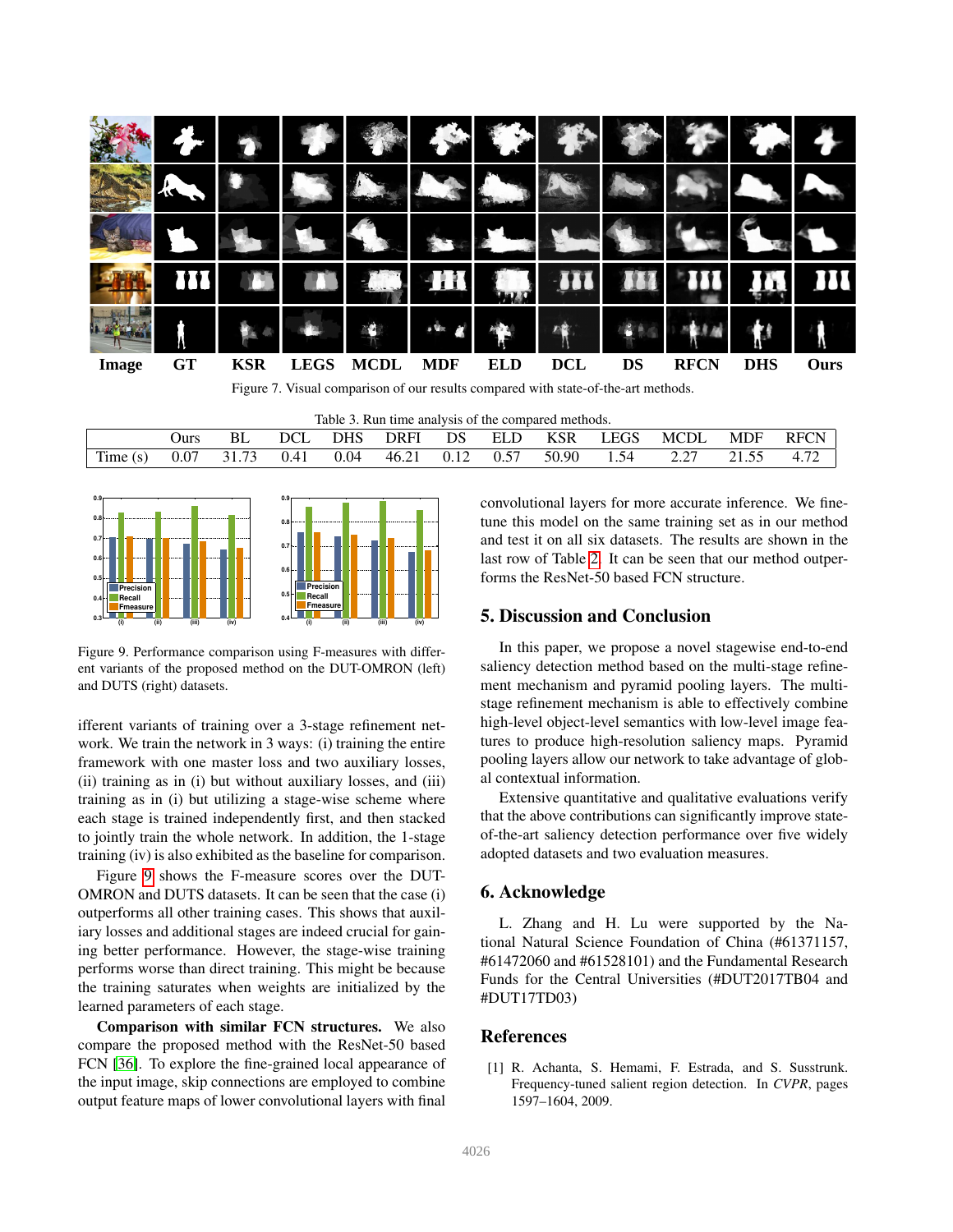- <span id="page-8-17"></span>[2] B. Alexe, T. Deselaers, and V. Ferrari. Measuring the objectness of image windows. *IEEE TPAMI*, 34(11):2189–2202, 2012.
- <span id="page-8-36"></span>[3] S. Alpert, M. Galun, R. Basri, and A. Brandt. Image segmentation by probabilistic bottom-up aggregation and cue integration. In *CVPR*, pages 1–8, 2007.
- <span id="page-8-13"></span>[4] S. Bi, G. Li, and Y. Yu. Person re-identification using multiple experts with random subspaces. *Journal of Image and Graphics*, 2(2), 2014.
- <span id="page-8-3"></span>[5] A. Borji and L. Itti. Exploiting local and global patch rarities for saliency detection. In *CVPR*, pages 478–485, 2012.
- <span id="page-8-4"></span>[6] A. Borji and L. Itti. State-of-the-art in visual attention modeling. *IEEE TPAMI*, 35(1):185–207, 2013.
- <span id="page-8-11"></span>[7] A. Borji, D. Sihite, and L. Itti. Salient object detection: A benchmark. In *ECCV*, pages 414–429, 2012.
- <span id="page-8-18"></span>[8] L.-C. Chen, G. Papandreou, I. Kokkinos, K. Murphy, and A. L. Yuille. Semantic image segmentation with deep convolutional nets and fully connected crfs. In *ICLR*, 2014.
- <span id="page-8-7"></span>[9] M. Cheng, G. Zhang, N. Mitra, X. Huang, and S. Hu. Global contrast based salient region detection. In *CVPR*, pages 409– 416, 2011.
- <span id="page-8-21"></span>[10] M. Cheng, G. Zhang, N. Mitra, X. Huang, and S. Hu. Global contrast based salient region detection. *IEEE TPAMI*, 37(3):569–582, 2015.
- <span id="page-8-35"></span>[11] M.-M. Cheng, N. J. Mitra, X. Huang, and S.-M. Hu. Salientshape: Group saliency in image collections. *The Visual Computer*, 30(4):443–453, 2014.
- <span id="page-8-15"></span>[12] A. Das, H. Agrawal, C. L. Zitnick, D. Parikh, and D. Batra. Human attention in visual question answering: Do humans and deep networks look at the same regions? *arXiv preprint arXiv:1606.03556*, 2016.
- <span id="page-8-14"></span>[13] H. Fang, S. Gupta, F. Iandola, and R. K. Srivastava. From captions to visual concepts and back. In *CVPR*, pages 1473– 1482, 2015.
- <span id="page-8-6"></span>[14] S. Goferman, L. Zelnik-Manor, and A. Tal. Context-aware saliency detection. In *CVPR*, pages 2376–2383, 2010.
- <span id="page-8-24"></span>[15] V. Gopalakrishnan, Y. Hu, and D. Rajan. Random walks on graphs for salient object detection in images. *IEEE TIP*, 19(12):3232–3242, 2010.
- <span id="page-8-23"></span>[16] J. Harel, C. Koch, and P. Perona. Graph-based visual saliency. In *NIPS*, pages 545–552, 2006.
- <span id="page-8-32"></span>[17] K. He, X. Zhang, S. Ren, and J. Sun. Spatial pyramid pooling in deep convolutional networks for visual recognition. *IEEE TPAMI*, 37(9):1904–16, 2014.
- <span id="page-8-28"></span>[18] K. He, X. Zhang, S. Ren, and J. Sun. Deep residual learning for image recognition. In *CVPR*, pages 770–778, 2016.
- <span id="page-8-12"></span>[19] S. Hong, T. You, S. Kwak, and B. Han. Online tracking by learning discriminative saliency map with convolutional neural network. In *ICML*, pages 597–606, 2015.
- <span id="page-8-1"></span>[20] X. Hou and L. Zhang. Saliency detection: A spectral residual approach. In *CVPR*, pages 1–8, 2007.
- <span id="page-8-0"></span>[21] L. Itti, C. Koch, and E. Niebur. A model of saliency-based visual attention for rapid scene analysis. *IEEE TPAMI*, 20(11):1254–1259, 1998.
- <span id="page-8-33"></span>[22] Y. Jia, E. Shelhamer, J. Donahue, S. Karayev, J. Long, R. Girshick, S. Guadarrama, and T. Darrell. Caffe: Convolutional architecture for fast feature embedding. In *ACM*, pages 675– 678, 2014.
- <span id="page-8-25"></span>[23] B. Jiang, L. Zhang, H. Lu, C. Yang, and M.-H. Yang. Saliency detection via absorbing markov chain. In *ICCV*, pages 1665–1672, 2013.
- <span id="page-8-9"></span>[24] H. Jiang, J. Wang, Z. Yuan, Y. Wu, N. Zheng, and S. Li. Salient object detection: A discriminative regional feature integration approach. In *CVPR*, pages 2083–2090, 2013.
- <span id="page-8-30"></span>[25] J. Kuen, Z. Wang, and G. Wang. Recurrent attentional networks for saliency detection. In *CVPR*, pages 3668–3677, 2016.
- <span id="page-8-37"></span>[26] G. Lee, Y. W. Tai, and J. Kim. Deep saliency with encoded low level distance map and high level features. In *CVPR*, pages 660–668, 2016.
- <span id="page-8-26"></span>[27] C. Li, Y. Yuan, W. Cai, Y. Xia, and D. D. Feng. Robust saliency detection via regularized random walks ranking. In *CVPR*, pages 2710–2717, 2015.
- <span id="page-8-10"></span>[28] G. Li and Y. Yu. Visual saliency based on multiscale deep features. In *CVPR*, pages 5455–5463, 2015.
- <span id="page-8-29"></span>[29] G. Li and Y. Yu. Deep contrast learning for salient object detection. In *CVPR*, pages 478–487, 2016.
- <span id="page-8-22"></span>[30] X. Li, H. Lu, L. Zhang, X. Ruan, and M.-H. Yang. Saliency detection via dense and sparse reconstruction. In *ICCV*, pages 2976–2983, 2013.
- <span id="page-8-38"></span>[31] X. Li, L. Zhao, L. Wei, M.-H. Yang, F. Wu, Y. Zhuang, H. Ling, and J. Wang. Deepsaliency: Multi-task deep neural network model for salient object detection. *IEEE TIP*, 25(8):3919–3930, 2016.
- <span id="page-8-16"></span>[32] Y. Lin, Z. Pang, D. Wang, and Y. Zhuang. Task-driven visual saliency and attention-based visual question answering. *arXiv preprint arXiv:1606.03556*, 2017.
- <span id="page-8-31"></span>[33] N. Liu and J. Han. Dhsnet: Deep hierarchical saliency network for salient object detection. In *CVPR*, pages 678–686, 2016.
- <span id="page-8-5"></span>[34] T. Liu, Z. Yuan, J. Sun, J. Wang, N. Zheng, X. Tang, and H. Shum. Learning to detect a salient object. *IEEE TPAMI*, 33(2):353–367, 2011.
- <span id="page-8-20"></span>[35] W. Liu, A. Rabinovich, and A. C. Berg. Parsenet: Looking wider to see better. *arXiv preprint arXiv:1506.04579*, 2015.
- <span id="page-8-19"></span>[36] J. Long, E. Shelhamer, and T. Darrell. Fully convolutional networks for semantic segmentation. In *CVPR*, pages 3431– 3440, 2015.
- <span id="page-8-39"></span>[37] F. Perazzi, P. Krähenbühl, Y. Pritch, and A. Hornung. Saliency filters: Contrast based filtering for salient region detection. In *CVPR*, pages 733–740, 2012.
- <span id="page-8-27"></span>[38] Y. Qin, H. Lu, Y. Xu, and H. Wang. Saliency detection via cellular automata. In *Proceedings of the IEEE Conference on Computer Vision and Pattern Recognition*, pages 110–119, 2015.
- <span id="page-8-2"></span>[39] S. Ramanathan, H. Katti, N. Sebe, M. Kankanhalli, and T.- S. Chua. An eye fixation database for saliency detection in images. In *ECCV*, pages 30–43, 2010.
- <span id="page-8-8"></span>[40] X. Shen and Y. Wu. A unified approach to salient object detection via low rank matrix recovery. In *CVPR*, pages 853– 860, 2012.
- <span id="page-8-34"></span>[41] M. Simon, E. Rodner, and J. Denzler. Imagenet pretrained models with batch normalization. *arXiv preprint arXiv:1612.01452*, 2016.